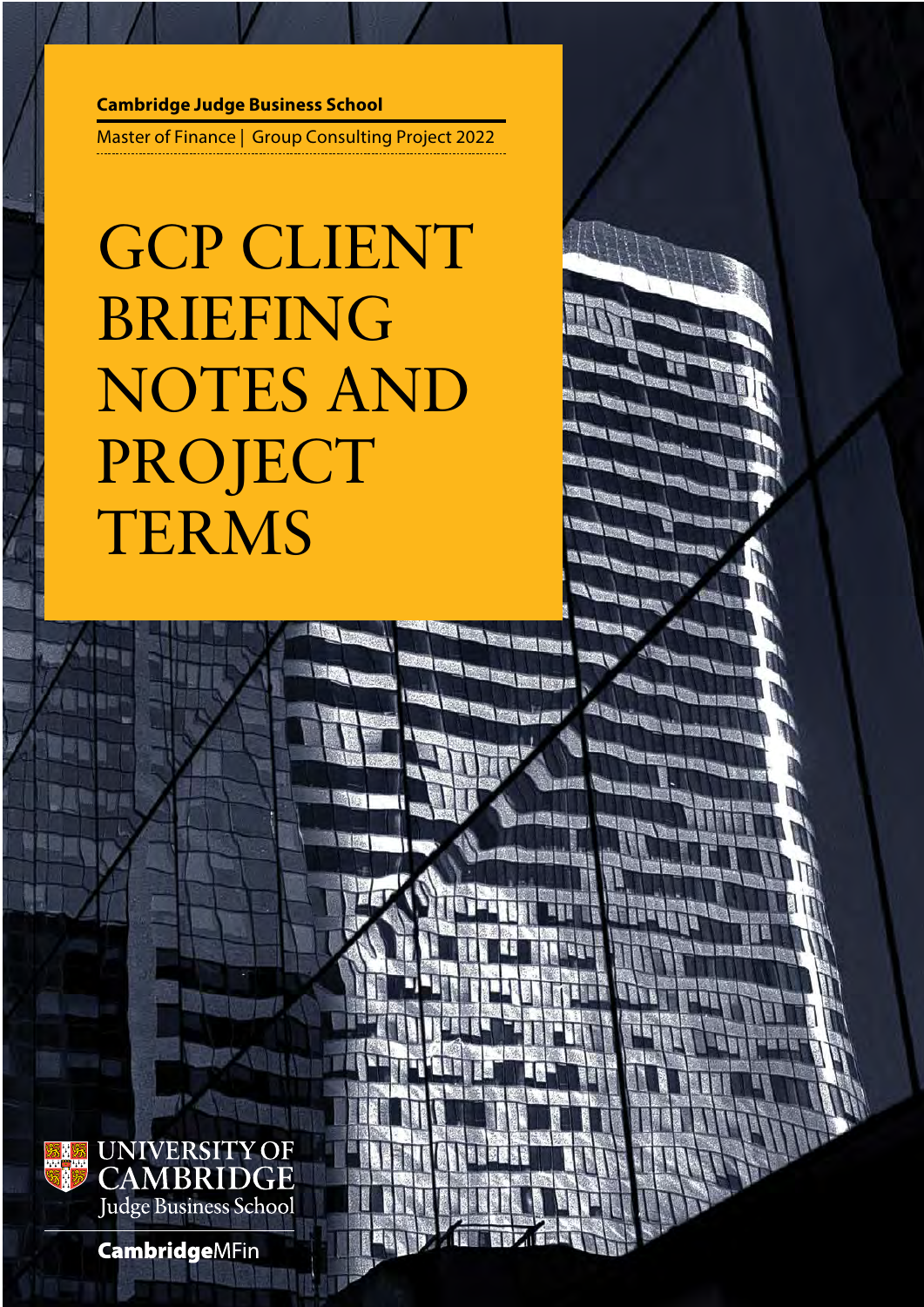The Group Consulting Project (GCP) is an educational collaboration between a client organisation and Cambridge Judge Business School. The project is a key component of the MFin programme, providing students with the opportunity to complement their existing professional experience with the new knowledge they have acquired on the programme, while gaining hands on experience working on a real assignment for a host company. In turn, the clients benefit from the fresh perspectives provided by an international team of bright, motivated and committed young professionals.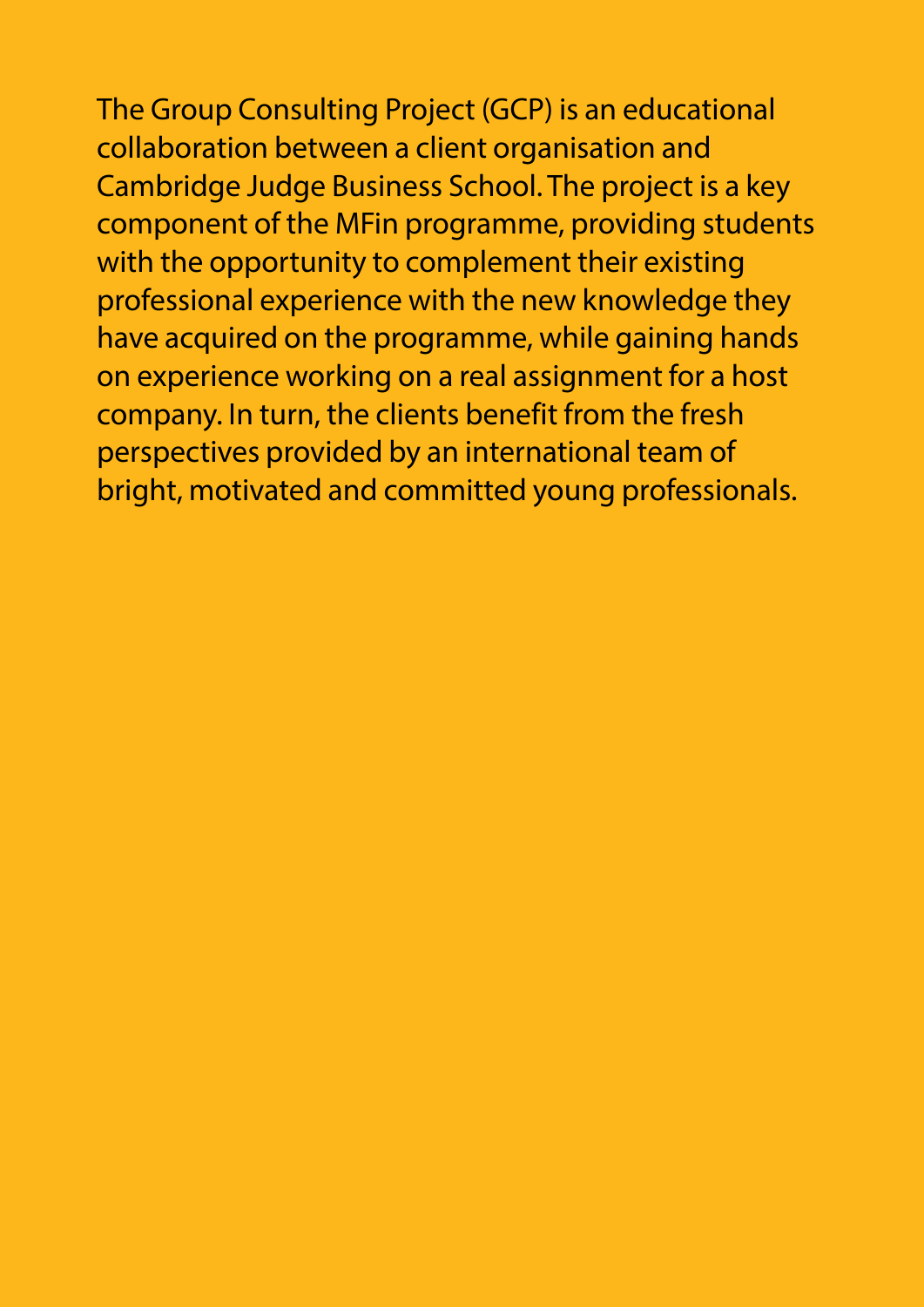## **Overview of the Group Consulting Project**

The Cambridge Master of Finance (MFin) programme at Cambridge Judge Business School is ranked second in the *Financial Times* (FT) ranking of post-experience Master of Finance programmes worldwide. Our students come to us from more than 24 countries, all with strong academics and a minimum of two years work experience in the Finance Industry. We do not charge a fee for the project, but clients are required to meet all project expenses.

The students work in teams of five/six and every effort is made to ensure that teams are balanced and diverse, with the relevant skills and experience for the assigned task. All teams are assigned an academic supervisor, who provides oversight and guidance, in order to present a quality piece of work to the host company.

# **Submitting your Proposal**

If you would like to submit a proposal for the GCP please use the online form on our website: www.[jbs.cam.ac.uk/projectproposal](https://www.jbs.cam.ac.uk/projectproposal/)

Alternatively, email: [mfinprojects@jbs.cam.ac.uk](mailto:mfinprojects%40jbs.cam.ac.uk?subject=) to request a proposal form in word format.

#### Proposals must be submitted by **Friday 14 January 2022**.

Students are allocated to teams by the MFin Office based on student preference, interest and the skills required by the client. You will be introduced to your student team in mid-February.

The GCP is hotly contested and oversubscribed, so we cannot guarantee that all projects submitted will be taken up.

# **Summary of key dates**

| <b>Activity</b>                                                                                         | <b>Dates</b>           |
|---------------------------------------------------------------------------------------------------------|------------------------|
| Deadline for submission of client<br>proposals                                                          | 14 January 2022        |
| Selected clients organisations notified                                                                 | <b>By 4 March 2022</b> |
| <b>Project Initiation Document (PID)</b><br>discussed and agreed between team,<br>client and supervisor | 4-18 March 2022        |
| PID submission deadline for students                                                                    | 18 March 2022          |
| <b>GCP teams work fulltime for four weeks</b><br>2022 over this period                                  | 21 March-22 April      |
|                                                                                                         |                        |

# **Contact details**

**Marwa Hammam** | MFin Executive Director **Lauren Whitmell** | MFin Senior Programme Coordinator

# **MFin Programme Office**

Cambridge Judge Business School Trumpington Street Cambridge CB2 1AG United Kingdom

**Email:** [mfinprojects@jbs.cam.ac.uk](mailto:mfinprojects%40jbs.cam.ac.uk?subject=) **Direct:** +44 (0)1223 760577 **Website:** [www.jbs.cam.ac.uk/projects](https://www.jbs.cam.ac.uk/projects)

#### **Scoping your project**

The project may cover any aspect of finance and may be located in any area of the financial services industry or, in some cases in non-financial organisations. We are looking to diversify the project offering across various regions, and our students would therefore, requirements out of global locations.

Previous projects have looked at the Chinese private equity market, long term strategic asset allocation for an SWF, modelling of credit portfolio risk of major European banks, scoping out TMT investment opportunities for a VC fund, The impact of Basel III assessing predictive powers of country indicators amongst many others. A number of project reports have been published as papers by host companies, including **Capital Generation Partners, BNY Mellon, Standard & Poor's** and **Invesco**

When completing the proposal form, please be clear about the logistics of the project especially where you expect the team to be based for the duration of the GCP.

## **How it works**

Submitted GCP proposals are shared with students in mid-February, and they are given a week to rank these in order of preference. The MFin team then allocate project groups to ensure they are balanced and diverse, with the relevant skills and experience for the assigned task. Once a team has been assigned to your project, we will introduce you to the students and you will start work on developing the Project Initiation Document (PID). The PID is developed together the team will discuss the scope with you and refine it into a management project.

During your initial call/meet with the team in March, they will use the PID template to structure your discussion of aims and expectations for the project so all agree on the parameters of the work, where it is to be conducted, the timetable and interim and final deliverables.

This discussion should include consideration of the resources available to the group contacts, data sets, facilities, access to key personnel etc. It should also cover the type of research necessary to fulfil the objectives of the project primary or secondary mix and where the primary data and sample frame will come from.

Based on your discussions, the team will then draw up a final PID and initial high-level project plan. The PID will clearly articulate the agreed timelines and expenses for the project. A final PID should be signed off by all parties by 18 March, before the project itself begins.

#### **Resources required**

#### Time

You are required to allocate a named project sponsor who will be available to the team throughout the project for advice and guidance. The time they spend on the project will vary depending on its nature and scope, but the average in the past has usually been between three to four workdays over the duration of the project. We recommend as a minimum establishing weekly update meetings to ensure that the project is on track. Client contract can either be in person (if it is safe to do so), by email or phone, depending on the project and team location.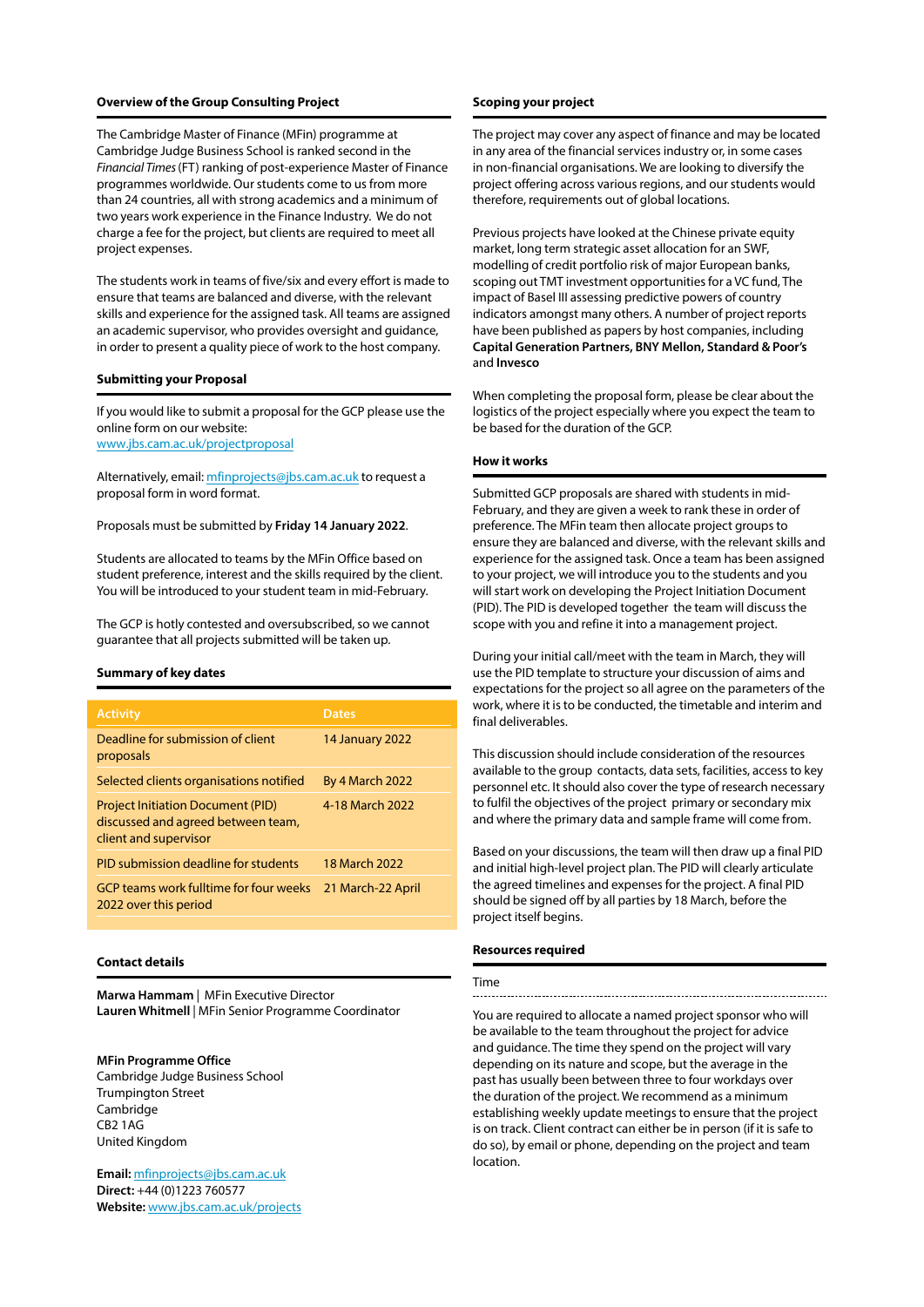#### **Resources |** continued

#### Expenses

If your project is selected, you are expected to cover any project related expenses, including visa costs, travel (where relevant), accommodation and subsistence. These costs should be reimbursed directly to the student team.

Please ensure that systems are in place to allow the smooth and prompt reimbursement of expenses. The client and the student team must agree in writing the expenses you are prepared to meet and include these in the PID; students must not incur expenses beyond those agreed without prior approval. However, we would expect any large outlay such as air travel or hotel accommodation, to be paid directly to the supplier by the client, so that students are not significantly out of pocket for long periods.

#### **Academic Supervisor**

Each team will be allocated a supervisor who is a member of faculty or an associate of the Business School.

The Academic Supervisor should attend the initial meeting when discussing project objectives, deliverables and format, as well as the final presentation if required. The Academic Supervisor is to be available to guide the students through the project and award the final mark for the project.

#### **Deliverables**

The team's deliverable to you is in the format of a final presentation at a time and location convenient to both parties. A written report is optional.

# **Client feedback**

Clients are required to give formal detailed feedback on the performance of their team and the quality and relevance of their work and findings, including their professionalism and efficiency and this should be returned to the Projects Team within one week of the final submission otherwise this will delay releasing marks to the students. You will be sent the client feedback form template to complete once the team have submitted their final report.

#### **Confidentiality**

We are very grateful to friends and supporters of Cambridge Judge Business School, who work with us to make our consultancy projects such a success. In order to ensure that all projects continue to run smoothly, professionally and to mutual advantage, please note the following terms, under which our projects are undertaken. We ask you to read these carefully and confirm your acceptance of the terms when you submit your proposal.

- All projects are undertaken by students of Cambridge Judge Business School as part of their MFin course. As our students are not employees of the University of Cambridge, neither the University nor Cambridge Judge Business School can enter agreements on their behalf, nor can we take any liability for their actions.
- Our students all sign confidentiality agreements and we are not able to enter any other agreement on their behalf.
- Our projects are undertaken as part of an educational programme and are examined by supervisors and examiners appointed by the University of Cambridge. All supervisors and examiners are bound contractually and in common law to keep confidential any confidential information disclosed to them in the supervision and examination of the projects.
- Our projects are student educational projects and should be seen in this context. The work does not constitute professional advice and no warranties are made regarding the information presented. Neither the authors nor Cambridge Judge Business School and its faculty accept any liability for the consequences of any action taken as a result of the work, or any recommendations made or inferred.
- For the benefit of our project partners, the intellectual property rights to the work undertaken and/or the deliverables produced vest in the host company. We do ask that if you publish the findings of the deliverables, you accredit the students wherever possible and state that work was conducted as part of the *Cambridge Judge Business School MFin Students Project, GCP 2021.*
- No fees are charged, but all expenses incurred in the execution of the project must be met by the host company and paid directly to the students.
- All host companies must assign a named sponsor, who will be available over the duration of the project to advise and guide the students. The sponsor is expected to review the report and presentation and give feedback to the academic supervisor on the conduct of the work.
- Host companies must provide the necessary resources and facilities to enable the students to carry out the project effectively.
- Students are required to declare their association with Cambridge Judge Business School and with their client when collecting information from other organisations.

**Please confirm that you have read, understood and accept the above terms by checking the appropriate box in the online client proposal form.**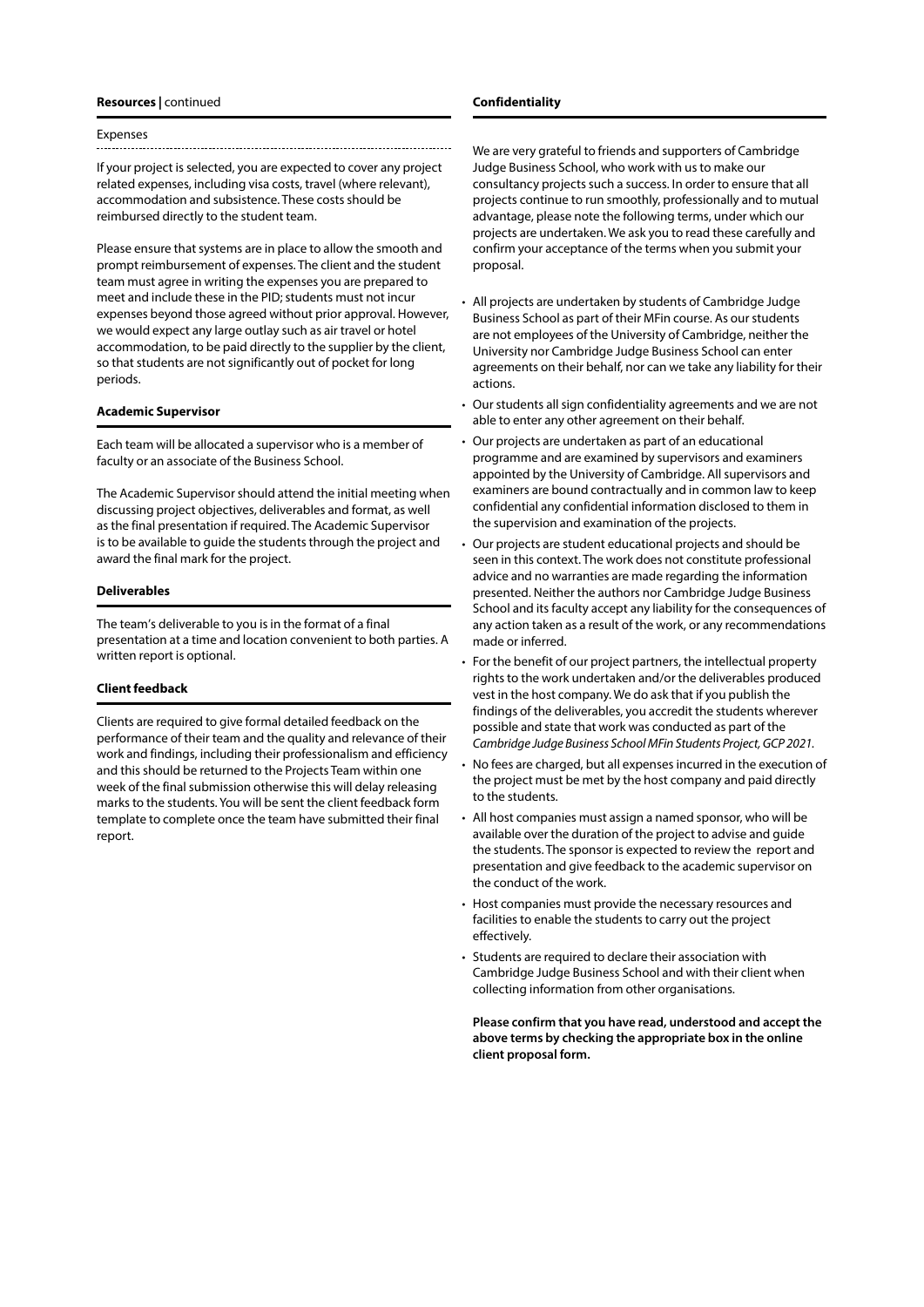# **MFin General Confidentiality and Non-Disclosure Agreement**

MFin General Confidentiality and Non-Disclosure Agreement signed by all MFin students before they begin the course:

*During the course of my studies on the MFin Programme at Cambridge Judge Business School, I am likely to discuss and have access to information, technology and ideas that various companies participating in the programme and the School regard as confidential.* 

*In consideration for my participation on the MFin Programme, I agree for the benefit of participating companies and the University of Cambridge, that I will make all reasonable efforts to hold in strict confidence any information, technologies and ideas that I am told in advance are confidential, and will not copy, reveal or disclose such information, technology and ideas to any third party and that I will not use any such information, technology and ideas for my own benefit or the benefit of any organisation with which I am affiliated now or in the future. I also agree to abide by such other rules and guidelines that Cambridge Judge Business School or the University of Cambridge may reasonably impose.* 

# *This Agreement shall not apply to any information, technology and ideas which:*

- *1 At the date of this Agreement are in the public domain or subsequently come into the public domain through no fault of mine;*
- *2 Were already known to me on the date of disclosure, provided that such prior knowledge can be substantiated;*
- *3 Properly and lawfully become available to me from sources independent of the supplying party;*
- *4 Are disclosed pursuant to the requirement or request of a governmental agency provided that in such event I shall inform you of the nature and extent of any disclosure so required*.

This Agreement shall come into effect from the date below and the obligation under the Agreement shall remain in effect for a period of three (3) years.